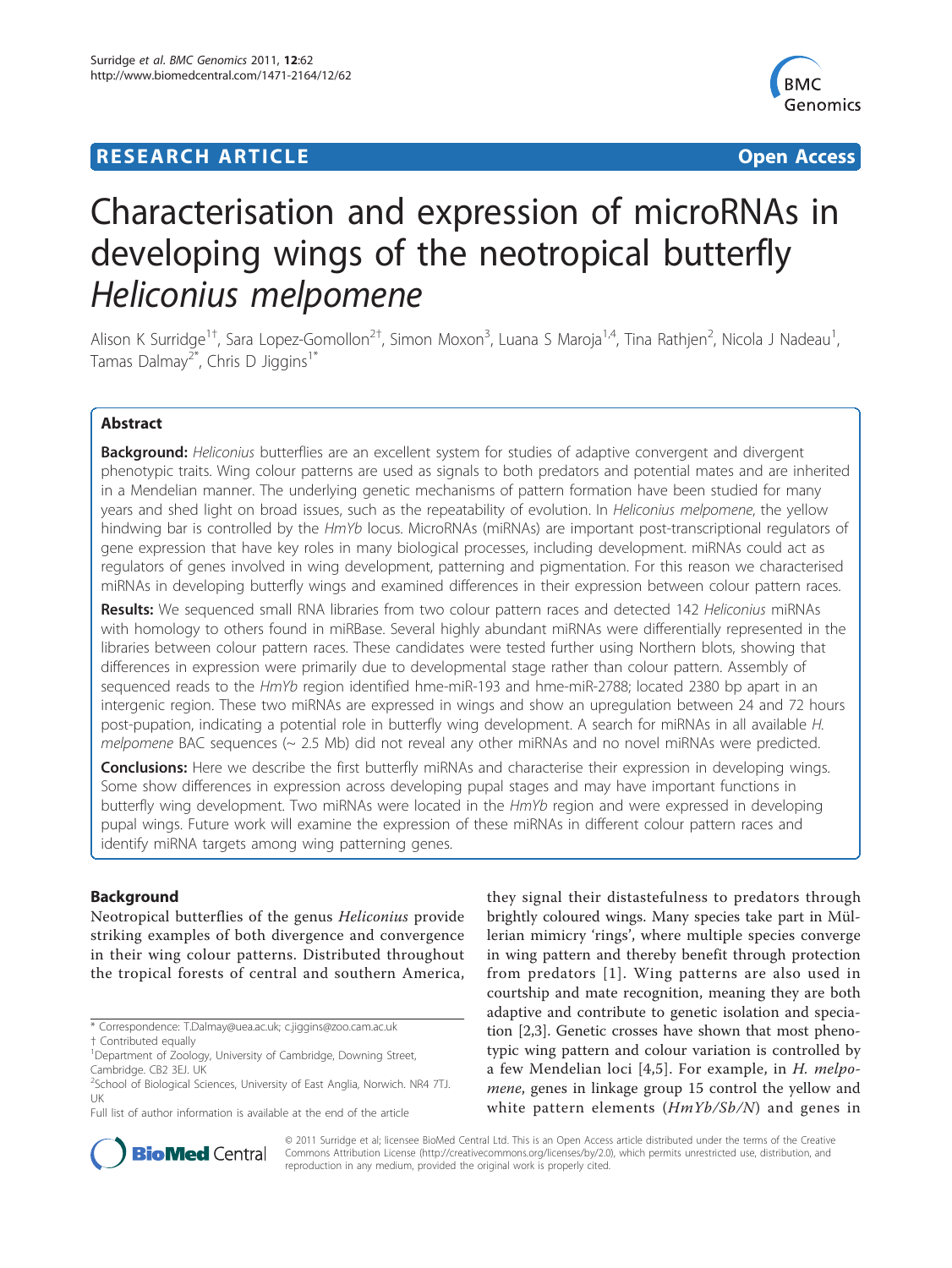linkage group 18 control red pattern elements (HmB/D) [[6-8\]](#page-8-0). The  $HmYb$  locus, which controls the presence or absence of a hindwing yellow bar, is orthologous to Cr in the mimetic species H. erato. The loci are found in the same genomic location in these two species and interestingly, also in that of the P supergene locus of H. numata (which controls a polymorphic whole-wing patterning system) [[9](#page-8-0)]. This suggests that in Heliconius the same genetic loci are involved in the repeated evolution of adaptive traits.

In other butterfly species, such as Bicyclus anynana, conserved developmental pathways appear to have been co-opted to a role in development of wing pattern elements like eyespots [\[10,11\]](#page-8-0). Key transcription factors are involved, such as Notch, Hedgehog and Engrailed [[12-14\]](#page-8-0), which have possibly evolved their new role through cis-regulatory changes. The developmental basis of wing colour patterning in Heliconius has yet to be elucidated. Positional cloning and sequencing of the HmYb and HmB/D loci and their orthologous loci in H. erato have revealed genes that have not been implicated previously in butterfly wing patterning [[15-17\]](#page-8-0). Work is ongoing to further identify the switch genes within the HmYb and HmB/D regions using population genetics and gene expression approaches. Genetic changes at these switch genes among different colour pattern races are likely to involve cis-regulatory or coding sequence changes, changes to post-transcriptional control or a combination of these. MicroRNAs (miRNAs) are important post-transcriptional regulators of gene expression that have been particularly implicated in the fine-tuning of transient and complicated developmental processes. Therefore, they could have a role in the regulation and development of wing patterning that occurs during larval/pupal transitional stages in butterflies.

miRNAs are 19-25 nucleotides long, endogenously expressed non-coding RNAs (for a review see [[18](#page-8-0)]). In animals, mature miRNAs are derived from transcribed hairpin structures (pre-miRNAs) of around 70-90 nucleotides in length that are processed by specialised proteins (Dicer proteins). One strand of the resulting miRNA duplex is incorporated into the RNA-induced silencing complex (RISC). Post-transcriptional silencing is then mediated by binding of this complex to the 3' UTR of the target messengerRNA (mRNA), which causes degradation or translational repression of the gene. Because the 5' seed sequence (at nucleotide positions 2-8) that determines the miRNA and mRNA pairing is just seven nucleotides long in animals [[19\]](#page-8-0), one miRNA can have many potential targets and each mRNA can be targeted by more than one miRNA [[20\]](#page-8-0).

Some miRNAs are remarkably conserved across distant orders, suggesting conserved evolutionary functions. For example, over half of Caenorhabditis elegans miRNAs share sequence homology with those found in human and Drosophila [[21\]](#page-8-0). One of the first miRNAs to be discovered, let-7, appears to act as an evolutionary conserved developmental timer, with temporal expression patterns being co-ordinated with progression to an adult fate [[22](#page-8-0)]. Loss of let-7 function in Drosophila leads to widespread defects during metamorphosis, including small wings [\[23\]](#page-8-0). Several other studies have shown a key role for miRNAs in metamorphosis and many miRNAs differ in their expression patterns across life stages [[24](#page-8-0)-[27](#page-9-0)]. In the hemimetabolan insect Blattella germanica, prevention of miRNA processing by silencing of Dicer-1 inhibits metamorphosis, with individuals retaining nymphoid features [[28](#page-9-0)]. Newly emerged miRNA genes have been detected in Drosophila and these genes seem to be evolving adaptively and sometimes rapidly [[29,30\]](#page-9-0). Hence, in addition to performing conserved roles, miRNAs could also be involved in the fine-tuning of gene expression patterns underlying the evolution of novel phenotypic traits.

In this study we generated and sequenced small RNA libraries from mixed larval and pupal wings of two colour pattern races of *H. melpomene*; *H. m. rosina*, which has the yellow hindwing bar encoded by the *HmYb* locus and H. m. melpomene, which does not. Our aims were to characterise the first miRNAs in Heliconius butterflies, to examine differences in expression between two colour pattern races and to identify miRNAs encoded within the HmYb region and elsewhere in the genome.

## Results

## miRNA characterisation in Heliconius

A total of 6,895,260 processed sequences were obtained from the small RNA libraries developed for both Heliconius races; with more reads being obtained for H. m. melpomene (3,967,516) than for H. m. rosina (2,927,744). These data have been submitted to the NCBI Gene Expression Omnibus (GEO) [\[31,32](#page-9-0)] under accession number GSE23292. Sequences were between 16 and 27 nucleotides in length, with 23 nucleotides being the most abundant length for both races (Figure [1\)](#page-2-0). A comparison of these sequences to miRNAs housed in miRBase (release 15) revealed 142 different sequences with homology to previously identified miRNAs. 49.06% and 45.91% of small RNA sequences were identified as miRNAs for H. m. melpomene and H. m. rosina respectively. The remaining sequences are likely to include as yet unidentified Heliconius miRNAs and other types of small regulatory RNAs. A full list of detected miRNAs, along with normalised abundances for each colour pattern race is given in Additional file [1.](#page-7-0) The sequences obtained for each race along with read counts are given in Additional file [2](#page-8-0) (H. m. melpomene) and Additional file [3](#page-8-0) (H. m. rosina).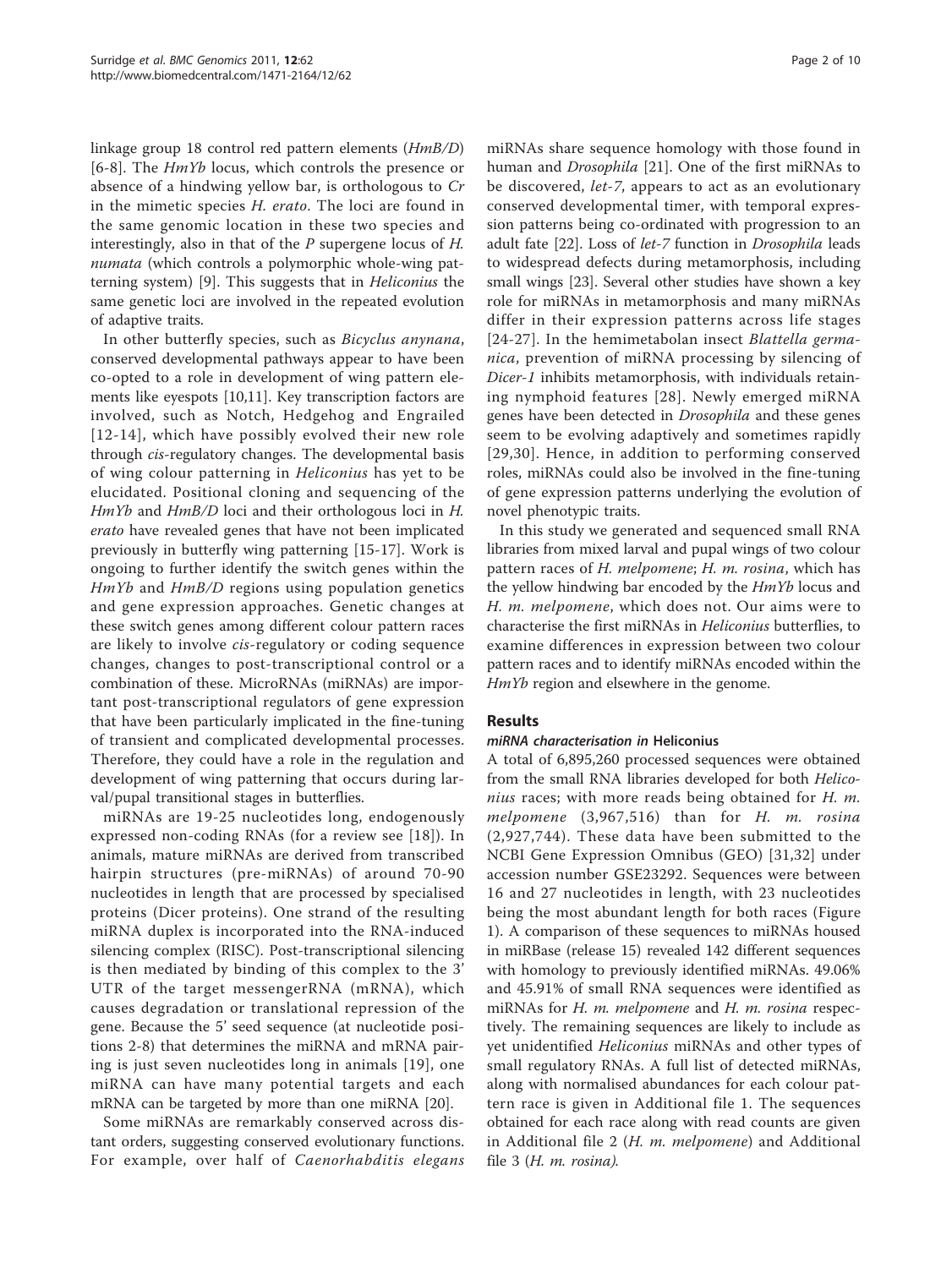Expression of miRNAs By far the most abundant miRNA, miR-31, accounts for > 50% of all sequenced miRNAs in both colour pattern races. Altogether, 79 miRNAs were present at more than five reads per million sequenced for at least one race and 55 had more than five reads per million for both races. Considering only these 55 miRNAs, 40 had differences in abundance greater than 20% between the two races. Nine of these (chosen for showing large differences in abundance and/or high abundance) were subject to Northern blot analysis across time-staged pupal hindwing development (Figure [2\)](#page-3-0). For each race, hindwing tissue collected from two biological replicates at 24, 48 and 72 hours ( $\pm$  30 minutes) post-pupation was compared to forewing and thorax tissue collected at the same time (shown in Additional file [4](#page-8-0)) and to a U6

<span id="page-2-0"></span>

a

30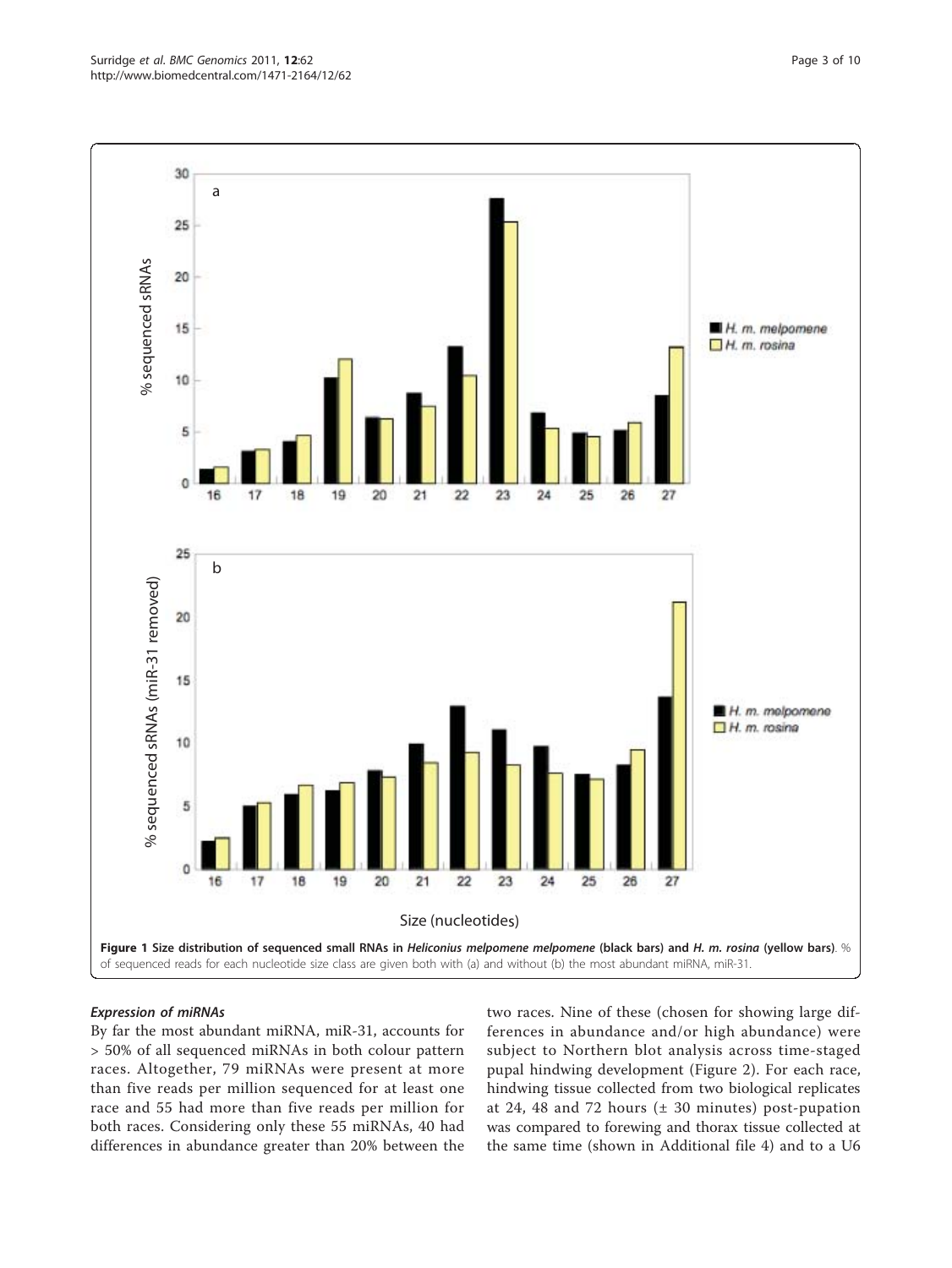<span id="page-3-0"></span>

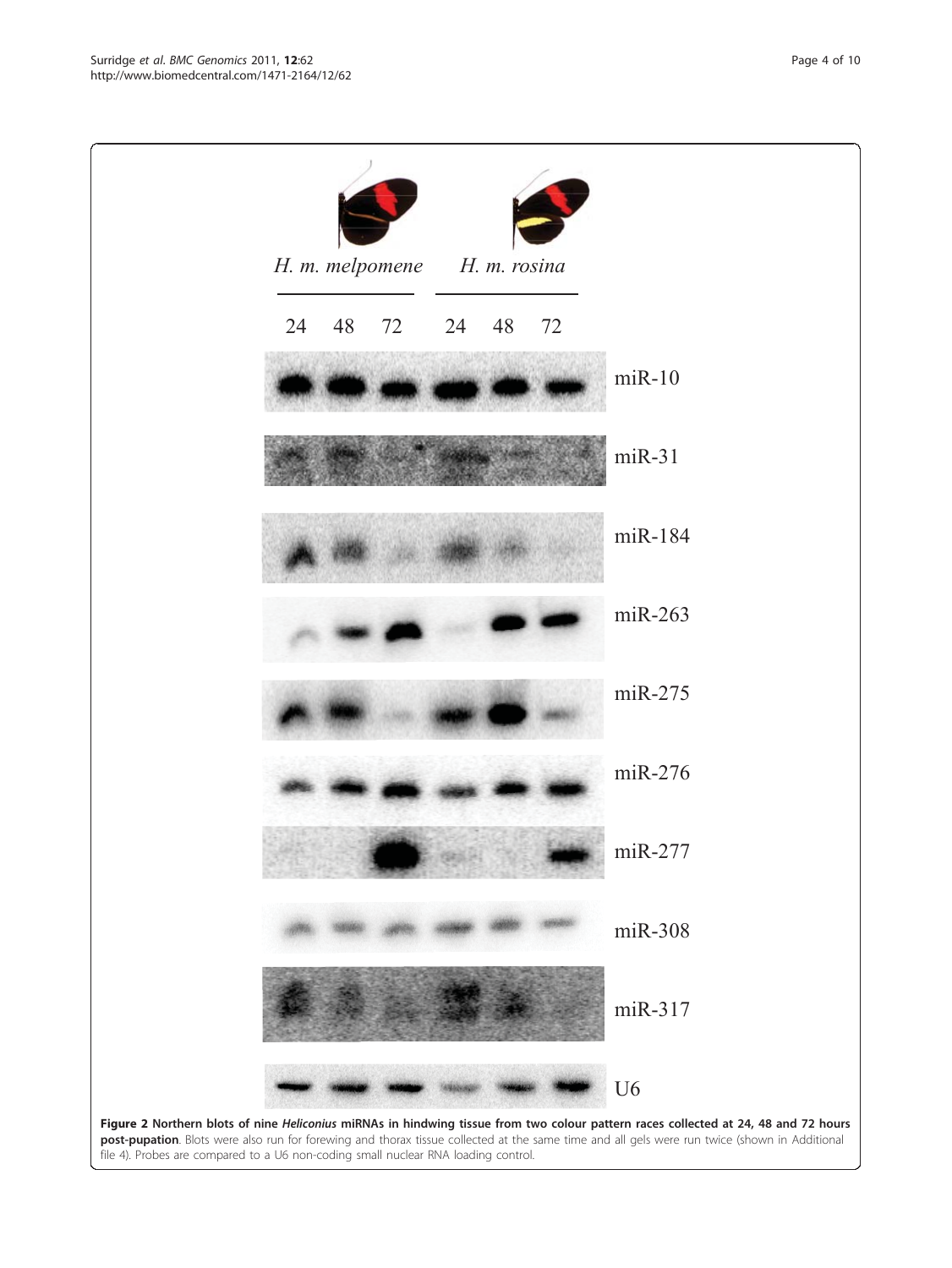non-coding small nuclear RNA loading control. In all cases the nine miRNAs were expressed in the three tissue types, i.e. none were either wing, or hindwing specific in their expression. miR-31, miR-10 and miR-308 showed a ubiquitous pattern of expression across stages and races. miR-276 showed an upregulation in both races at 48 and 72 hours compared to 24 and this difference seems to be more pronounced in forewings than hindwings (Additional file [4\)](#page-8-0). For all other miRNAs, expression patterns varied across developmental stage and were mirrored in hindwings and forewings of both races, but not thorax. miR-184 and miR-317 were upregulated at 24 and 48 hours compared to 72; miR-263 was up-regulated at 48 and 72 hours compared to 24; miR-275 was up-regulated at 48 hours compared to 24 and 72 and miR-277 was up-regulated at 72 hours compared to 24 and 48.

## Identification of miRNAs in HmYb

When short RNA sequence reads were compared to all available H. melpomene BAC sequences (currently this consists of  $\sim$  2.5 Mb and includes the  $HmYb/5b$  and HmB/D regions [\[15,17](#page-8-0)]) two miRNAs were identified. A comparison of these sequences to miRNAs in miRBase identified them as hme-miR-193 and hme-miR-2788. miR-193 is a conserved miRNA found in mammals, birds, fish and insects. miR-2788 is a newly described miRNA, identified at this time only in B. mori [[33\]](#page-9-0). Their predicted stem-loop structures are shown in Figure 3 and an alignment of sequenced reads to the BAC sequence, along with each read count are given in Additional file [5.](#page-8-0) Interestingly, they are located just 2380 bp apart in the HmYb region, in an intergenic location between genes HM00025; a putative member of the fizzy family, and HM00026; a putative homologue of poly(A)-specific ribonuclease (PARN). The butterfly hmemiR-2788 has three mismatches with its closest sequence, found in B. mori. Sequence abundances per million reads calculated allowing for these three mismatches between our sequences and those of mature miRNAs present in miRBase (and not two as shown in Additional file [1](#page-7-0)) were 8.07 and 4.44 for hme-miR-193 and 141.64 and 79.24 for hme-miR-2788, for H. m. melpomene and H. m. rosina respectively. Therefore both showed a 1.8-fold increase in normalised abundance in H. m. melpomene compared to H. m. rosina. Northern blot analyses of these two miRNAs show that they are both expressed in forewings and hindwings, with no expression detected in thorax (Figure [4\)](#page-5-0). There was no evidence that they were differentially expressed between colour pattern races, however both show an upregulation from 24 to 72 hours post-pupation. A further search for predicted Heliconius miRNAs within the BAC sequences did not identify any new miRNAs, although



this analysis did again identify the two miRNAs described above as well as their star sequences (the 'passenger' strand of the pre-miRNA duplex that is not incorporated into the RISC).

## **Discussion**

#### Characterisation of butterfly miRNAs

Here we identify the first miRNAs in butterflies and characterise their expression in developing larval and pupal wings. The size distribution of sequenced reads showed peaks at 23 nucleotides for both Heliconius races. Average miRNA length is 22 nucleotides in animals [[18](#page-8-0)]. Using similar deep sequencing techniques, other studies on insects show small RNA sequence size distributions with a peak at 22 nucleotides [[34-36\]](#page-9-0) and miRNA sequence sizes appear to peak at 20-22 nucleotides in  $B$ . *mori* [[24](#page-8-0)]. In our data the peak at 23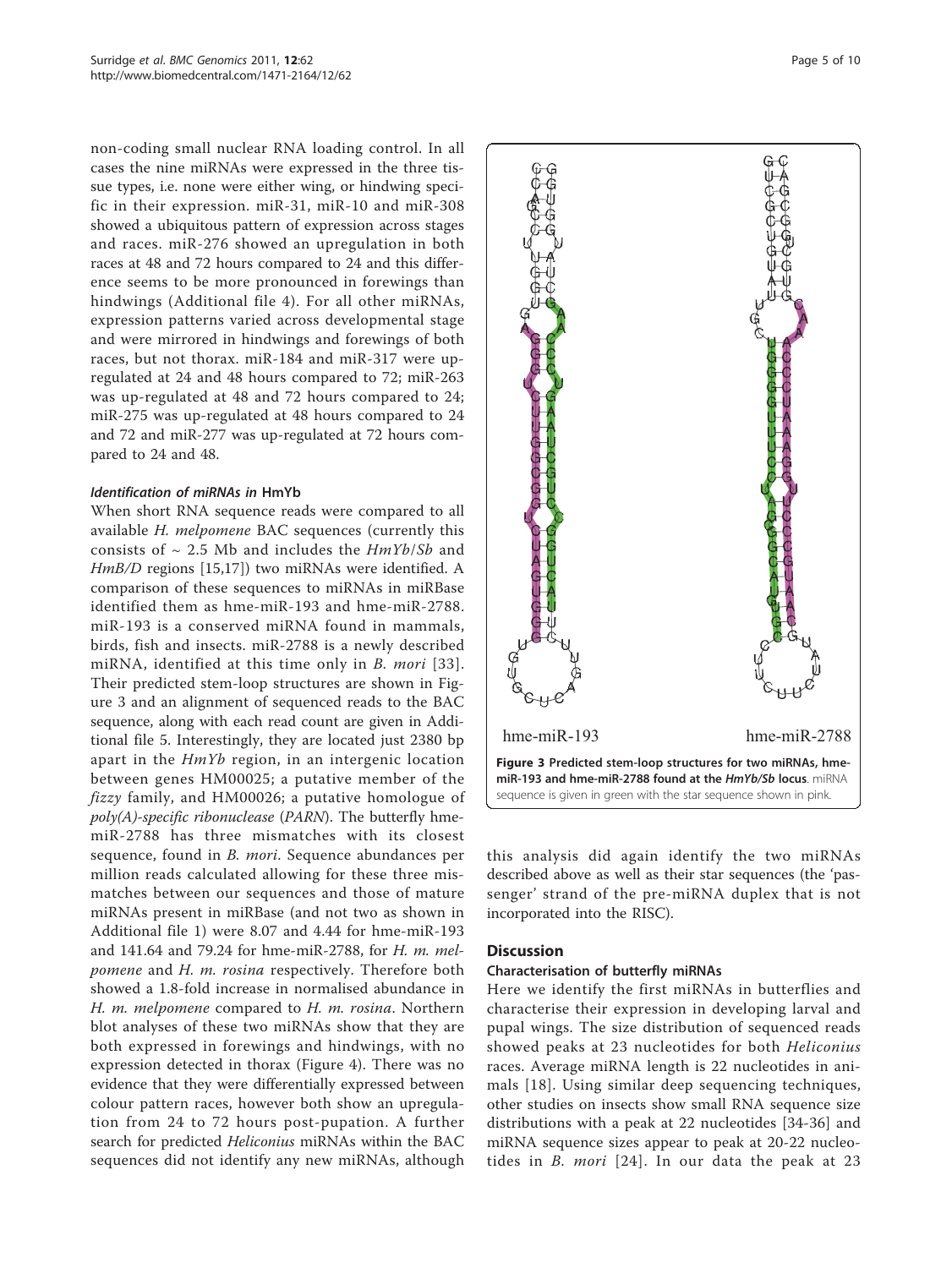<span id="page-5-0"></span>

races collected at 24, 48 and 72 hours post-pupation. Probes are compared to a U6 non-coding small nuclear RNA loading control.

nucleotides is due to miR-31, which is most highly abundant as a 23mer in both races. If this miRNA is excluded, both races show peaks at 22 nucleotides, with another peak at 27 nucleotides that possibly represents Piwi-interacting RNAs; piRNAs (Figure [1\)](#page-2-0).

Sequences were identified as miRNAs only if they shared homology with other miRNAs deposited in miR-Base, or if their precursor sequences were identified in Heliconius genomic DNA. This approach identified 142 butterfly miRNAs. Recently deep sequencing, or a combination of deep sequencing and bioinformatics has identified 149 miRNAs in the pea aphid, Acyrthosiphon pisum [\[34](#page-9-0)], and 65 and 77 miRNAs in Aedes and Culex mosquitoes respectively [[35\]](#page-9-0). Two different studies of B. mori yielded 101 conserved and 14 novel miRNAs [\[24](#page-8-0)] and 257 miRNAs, of which 202 are described as unique to this species [\[33](#page-9-0)]. At this time, 171 Drosophila melanogaster miRNAs have been deposited in miRBase. All of our identified miRNAs show homology to other miR-NAs in miRBase, as a search of genomic DNA sequences failed to reveal any predicted Heliconius specific miRNA precursor sequences. However, only 2.5Mb

of genomic BAC clone sequence is available at this time. The completion of the Heliconius genome-sequencing project in the near future will facilitate the identification of further miRNAs. These could include butterfly or Heliconius specific miRNAs, or miRNAs that were not detected in this study as they are not expressed in wings.

#### Expression of butterfly miRNAs in developing wings

The most highly abundant miRNAs, miR-31, miR-184 and miR-263 account for around 60% of detected miR-NAs in both races. All three of these miRNAs are also highly conserved and may have important roles in butterfly wing development. Remarkably, miR-31 represented 51% and 56% of all miRNAs sequenced in H. m. melpomene and H. m. rosina respectively and was expressed in all tissues and developmental stages examined. This miRNA has been best studied in humans, where its dysregulation is implicated in breast, lung, colorectal and head and neck cancers [[37](#page-9-0)-[40](#page-9-0)]. In Drosophila it is expressed in a pair rule pattern of 14 stripes, in the anterior endoderm and the hindgut [[41](#page-9-0)]. miR-31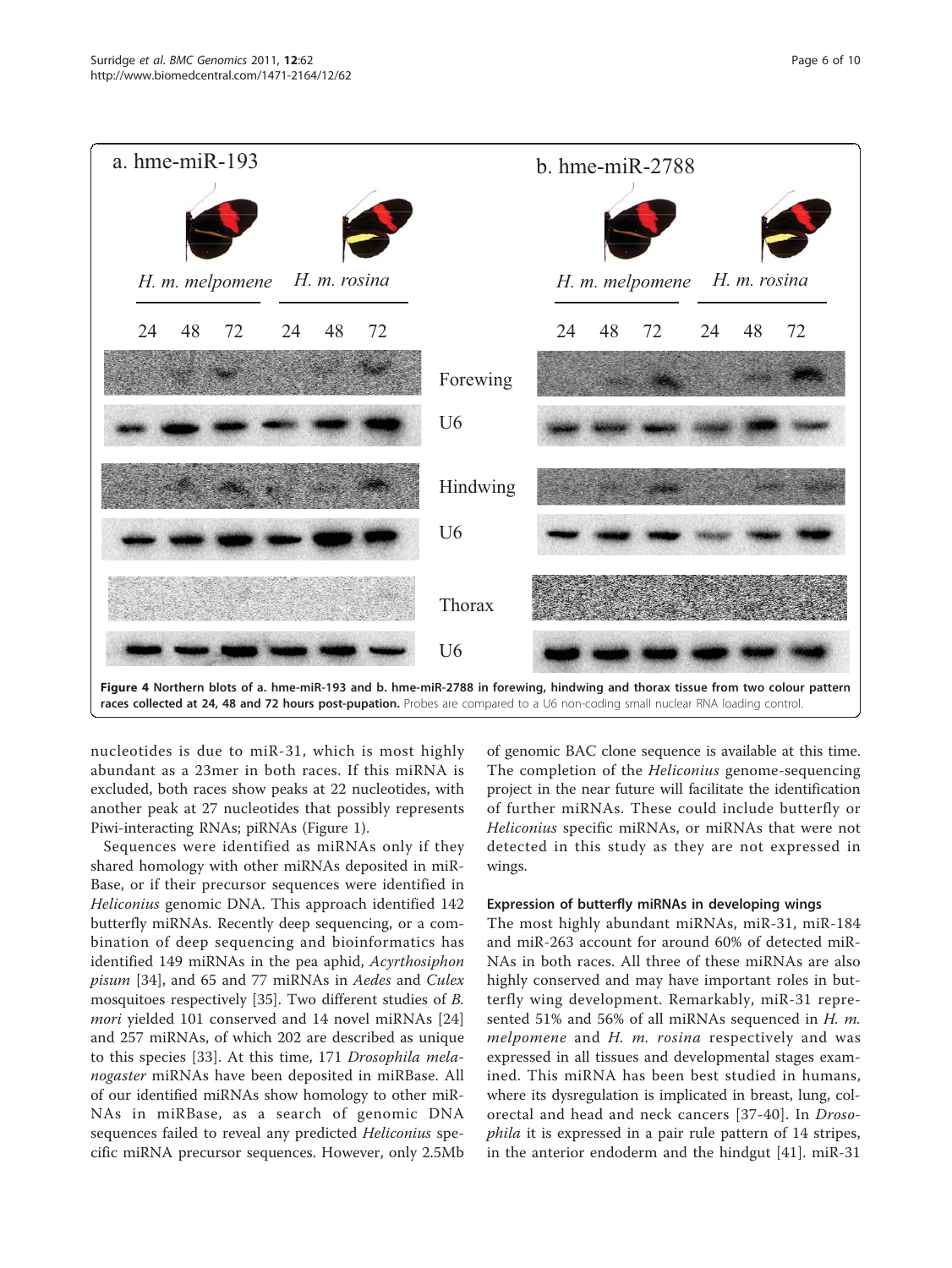depleted embryos complete development, but have severe segmentation defects including abnormal cuticle patterns and a complete loss of alternating segments [[42](#page-9-0)]. In *B. mori* it shows highest expression during newly hatched larva and moulting larval stages [[26](#page-9-0)] leading to the suggestion that it controls epithelial metabolism during moulting. The very high abundance of this miRNA in *Heliconius* during 5<sup>th</sup> larval instar and pupal developmental stages suggests a role in butterfly metamorphosis.

In the Drosophila embryo, miR-184 is expressed in the central nervous system, brain and imaginal discs [[43\]](#page-9-0). Expression continues into the adult stages and it is also expressed throughout the life cycle of B. mori [[25\]](#page-8-0) and Aedes and Culex mosquitoes [[44](#page-9-0)]. It is the most highly expressed miRNA in the mosquito A. aegypti [[35\]](#page-9-0). Hence this miRNA may have a general function in insects. However, it shows a decreasing pattern of expression from 24 to 72 hours post-pupation in both races of Heliconius (this pattern is not observed for thorax) indicating it may possibly have a more specialised role in butterfly wing development.

miR-263 is preferentially and abundantly expressed in B. mori pupae compared to adults [[24\]](#page-8-0). In Drosophila it appears to have a conserved affiliation with sensory organ differentiation and is expressed in peripheral sense organs [\[45](#page-9-0)]. Drosophila deletion mutants show a sporadic loss of sensory bristles, revealing the role of this miRNA in ensuring the developmental 'robustness' of patterning processes (for example by protecting interommatidial bristles during the programmed cell death that refines the pattern of the pupal retina). Intriguingly, this miRNA increases in expression dramatically in Heliconius between 24 and 48 hours post-pupation in both forewings and hindwings. Insect sensory bristles and lepidopteron wing scales are widely believed to be homologous structures (with scales being evolutionarily derived from bristles) and share both a specification mechanism and a Notch-mediated lateral inhibition mechanism of patterning [[46\]](#page-9-0). Early scale-forming cell determination occurs 16 hours after pupation, hence the timing of expression of miR-263 in Heliconius could be suggestive of a shared role in the developmental pathway of insect sensory organ bristle and lepidopteron wing scale cell patterning.

Most of the miRNAs examined in this study showed dynamic changes in expression pattern throughout pupal wing development, indicating that miRNAs in general have an important role in this process. Changes were mirrored in forewings and hindwings of both colour pattern races (with the exception of miR-276) indicating a role for these miRNAs in general wing development rather than in specific colour patterning.

This was in contrast to the sequencing results, where differences in normalised read counts of sequences between races indicated that some miRNAs might be differentially regulated in wings with different colour patterns. Great care was taken to standardise the pool of RNA used for sequencing each race, such that each pool contained the same amount of RNA from each developmental stage represented. However, 5<sup>th</sup> instar larval wings in particular are difficult to stage with a high degree of accuracy and development is both dynamic and very rapid. Therefore it seems likely that most differences in miRNA abundances observed from the sequence data are due to differences in developmental staging. Future studies of the role of miRNAs in wing colour patterning and pigmentation could investigate miRNAs that are less abundantly expressed, using more sensitive methods for analysing changes in expression (such a quantitative PCR) and also examine specific areas of developing wings (such as that destined to become a yellow bar) to look for regional-specific up- or down-regulation of miRNAs. An understanding of the dynamics of miRNA expression in adult wings would also require further work. It seems likely that different miRNAs would be involved than those expressed during wing development, however once scale cells are developed and pigmented the wing tissue may not have high levels of transcriptional activity (scale cells are not replaced if lost or removed and wings generally fade in colour over time).

## miRNAs in HmYb

Two miRNAs, hme-miR-193 and hme-miR-2788, and their star sequences were discovered in the HmYb region. These are located together in an intergenic region 276bp downstream of the stop codon of PARN (HM00026) and may be co-transcribed. Indeed, their sequences are both represented at a 1.8 fold increase in abundance in  $H$ . m. melpomene. The other flanking gene (Fizzy; HM00025) shows differences in splicing that associate with wing colour pattern and is a possible candidate gene for the  $HmYb$  switch locus. In contrast to the nine other miRNAs examined by Northern blot (described above) these miRNAs did not appear to be expressed in thorax tissue. This implies a wing-specific role. The Northern blots show no evidence for differential expression of the two miRNAs between colour pattern races. Furthermore, both are expressed in forewings and hindwings indicating that their expression is not specific to the yellow hindwing bar pattern encoded by HmYb. However, they are strongly up-regulated between 24 and 72 hours in wings, when patterning and pigmentation processes are specified. A role for these two miR-NAs in wing colour patterning will be the subject of future research.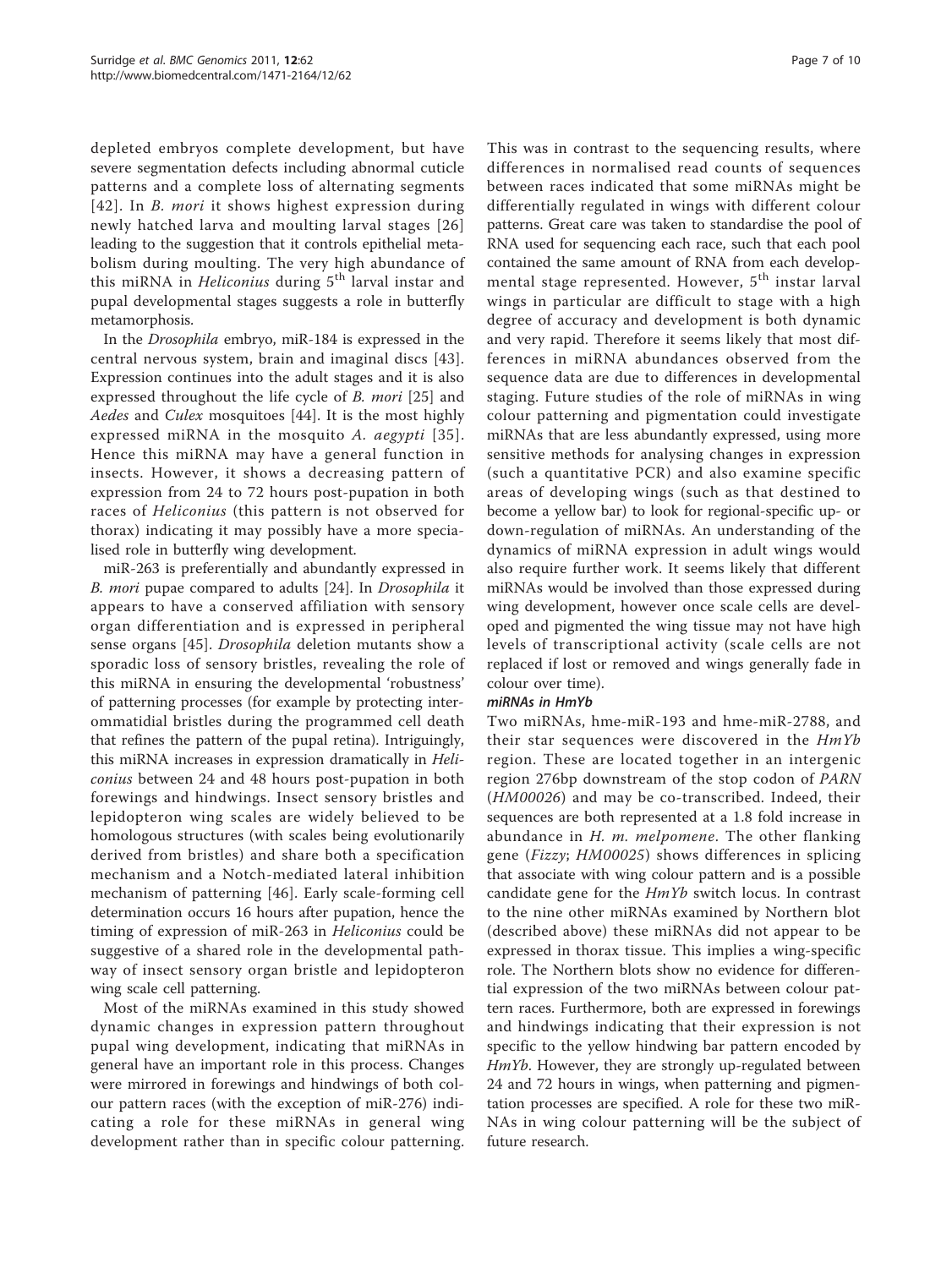## <span id="page-7-0"></span>Conclusions

Here we present the first butterfly miRNAs and investigate their role in wing development. Several conserved miRNAs are highly expressed in Heliconius pupal wings and one, miR-263, could be involved in wing scale cell patterning in a developmental mechanism that is shared with insect sensory organ bristle patterning. Other miR-NAs show dynamic changes in expression in developing pupal wings, indicating an important role for miRNAs in this process. This study did not detect changes in expression of miRNAs associated with wing colour pattern, however two miRNAs were detected in the HmYb region that contains colour pattern switch loci. These miRNAs are located close together near a gene that associates with colour pattern and are up-regulated in wings between 24 and 72 hours post-pupation. Future work will investigate possible roles for these and other miRNAs in wing colour patterning.

## Methods

#### Sample collection

Wild H. m. rosina were collected in Gamboa, Panama  $(09°07'N/79°42'W)$  and H. m. melpomene were collected in Darien, Panama (09°10'N/78°43'W). Individuals for the study were reared in insectaries at the Smithsonian Tropical Research Institute in Gamboa, Panama. Females were allowed to freely oviposit on Passiflora menispermifolia. Eggs were collected daily and larvae were raised in individual pots supplied with fresh young leaves of P. biflora. For library development, whole hindwings and forewings were dissected from 5<sup>th</sup> instar larvae and visually staged for development according to standardised laboratory criteria and those outlined in [[47\]](#page-9-0) and [[48\]](#page-9-0). For pupae, wings were collected from two developmental stages, early pupae (where no pigments are visible on wings) and mid-melanin (where ommochrome and melanin pigments are visible). Tissues were stored in RNAlater® (Ambion). For Northern blot analyses forewing, hindwing and thorax tissue samples were collected separately from a total of nine individuals for each of the two races (three individual replicates for each of three time points post-pupation). Dissections were performed at 24, 48 and 72 hours post-pupation (± 30 minutes) using a Leica Stereozoom 4 microscope under RNase free conditions. All tissues were placed in  $RNA \textit{later}^{\mathcal{R}}$ (Ambion) and stored at -80°C degrees until extraction.

#### RNA extraction, miRNA sequencing and Northern blot

Total RNA (including small RNAs) was extracted using the mirVana™ kit (Ambion) according to the manufacturer's recommendations. RNA was quantified and checked for purity and integrity using the Agilent 2100 Bioanalyzer. For each race, 100 μg of total RNA from 11 individuals was pooled such that each pool contained 50% larval and 50% pupal RNA in equal amounts for each developmental stage (the detailed composition for each pool was 4.1% larval stage < 1; 2% larval stage 1- 1.75; 2.9% larval stage 2-2.5; 22% larval stage 2.75-3; 19% larval stage > 3; 25% early pupae; 25% mid-melanin pupae). Both larval and pupal wing stages were included as the most dynamic changes in wing development begin occurring during the final (5th) instar and continue throughout pupation. Small RNA fractions of between 19-24 nucleotides were then isolated and used for short RNA library generation as described in [[49](#page-9-0)]. The libraries were sequenced using an Illumina Genome Analyzer II at BaseClear (Leiden, The Netherlands). 2.5 μg of total RNA was used for Northern blot analysis as described previously [[50](#page-9-0)]. Briefly, RNA from two biological replicates for each race/developmental stage was separated on a 15% denaturing polyacrylamide gel and blotted to Hybond NX membranes (Amersham). Expression of small RNAs was assessed by hybridisation to a  $[P^{32}]$ -labelled (Perkin Elmer, UK) nucleic acid oligonucleotide probe and compared to a U6 loading control. Probe sequences are given in Additional file [6.](#page-8-0)

#### Computational analysis

Raw Illumina reads were processed by first converting FASTQ to FASTA format, and then removing any adaptor sequences with exact matches to the first eight bases of the 3' adaptor. Any sequences without adaptor matches were excluded from further analyses. Normalised miRNA expression levels were compared between the two Heliconius races using miRProf [\[51](#page-9-0)] allowing up to two mismatches to mature miRNA sequences present in miRBase [[52\]](#page-9-0). miRNA predictions were performed by running miRCat [[51](#page-9-0)] with default parameters on H. melpomene BAC sequences retrieved from Genbank (accessions [FP236845.2,](http://www.ncbi.nih.gov/entrez/query.fcgi?db=Nucleotide&cmd=search&term=FP236845.2) [FP236798.3](http://www.ncbi.nih.gov/entrez/query.fcgi?db=Nucleotide&cmd=search&term=FP236798.3), [CU463862.6,](http://www.ncbi.nih.gov/entrez/query.fcgi?db=Nucleotide&cmd=search&term=CU463862.6) [FP102339.6](http://www.ncbi.nih.gov/entrez/query.fcgi?db=Nucleotide&cmd=search&term=FP102339.6), [FP102341.4](http://www.ncbi.nih.gov/entrez/query.fcgi?db=Nucleotide&cmd=search&term=FP102341.4), [FP102340.5,](http://www.ncbi.nih.gov/entrez/query.fcgi?db=Nucleotide&cmd=search&term=FP102340.5) [CU367882.5,](http://www.ncbi.nih.gov/entrez/query.fcgi?db=Nucleotide&cmd=search&term=CU367882.5) [CT955980.4](http://www.ncbi.nih.gov/entrez/query.fcgi?db=Nucleotide&cmd=search&term=CT955980.4), [CU462842.3,](http://www.ncbi.nih.gov/entrez/query.fcgi?db=Nucleotide&cmd=search&term=CU462842.3) [CU681835.4](http://www.ncbi.nih.gov/entrez/query.fcgi?db=Nucleotide&cmd=search&term=CU681835.4), [FP245488.3](http://www.ncbi.nih.gov/entrez/query.fcgi?db=Nucleotide&cmd=search&term=FP245488.3), [CU467808.6](http://www.ncbi.nih.gov/entrez/query.fcgi?db=Nucleotide&cmd=search&term=CU467808.6), [CU672275.5](http://www.ncbi.nih.gov/entrez/query.fcgi?db=Nucleotide&cmd=search&term=CU672275.5), [CU462858.4,](http://www.ncbi.nih.gov/entrez/query.fcgi?db=Nucleotide&cmd=search&term=CU462858.4) [CU672261.2,](http://www.ncbi.nih.gov/entrez/query.fcgi?db=Nucleotide&cmd=search&term=CU672261.2) [CU467807.6](http://www.ncbi.nih.gov/entrez/query.fcgi?db=Nucleotide&cmd=search&term=CU467807.6), [CR974474.4](http://www.ncbi.nih.gov/entrez/query.fcgi?db=Nucleotide&cmd=search&term=CR974474.4), [CU928265.1,](http://www.ncbi.nih.gov/entrez/query.fcgi?db=Nucleotide&cmd=search&term=CU928265.1) [CU856075.2,](http://www.ncbi.nih.gov/entrez/query.fcgi?db=Nucleotide&cmd=search&term=CU856075.2) [CU856076.2](http://www.ncbi.nih.gov/entrez/query.fcgi?db=Nucleotide&cmd=search&term=CU856076.2), [CU856074.2,](http://www.ncbi.nih.gov/entrez/query.fcgi?db=Nucleotide&cmd=search&term=CU856074.2) [CU525306.3](http://www.ncbi.nih.gov/entrez/query.fcgi?db=Nucleotide&cmd=search&term=CU525306.3), [CU468009.4,](http://www.ncbi.nih.gov/entrez/query.fcgi?db=Nucleotide&cmd=search&term=CU468009.4) [CT573313.6](http://www.ncbi.nih.gov/entrez/query.fcgi?db=Nucleotide&cmd=search&term=CT573313.6)). The predicted miRNAs miR-193 and miR-2788 (and their corresponding sequences and star sequences) were submitted to miRBase [[52](#page-9-0)] and named hme-miR-193 and hme-miR-2788 respectively.

#### Additional material

[Additional file 1:](http://www.biomedcentral.com/content/supplementary/1471-2164-12-62-S1.DOC) Heliconius miRNAs identified by deep sequencing of two colour pattern races. miRNAs identified in H. m. melpomene and H. m. rosina. Two or more miRNAs are listed when a sequence matches to two different, but related miRNAs in miRBase (the sequences and read counts of all miRNA variants detected are given in Additional files [2](#page-8-0) and [3\)](#page-8-0). Normalised abundance (number of reads per million; calculated allowing for two mismatches to mature miRNA sequences given in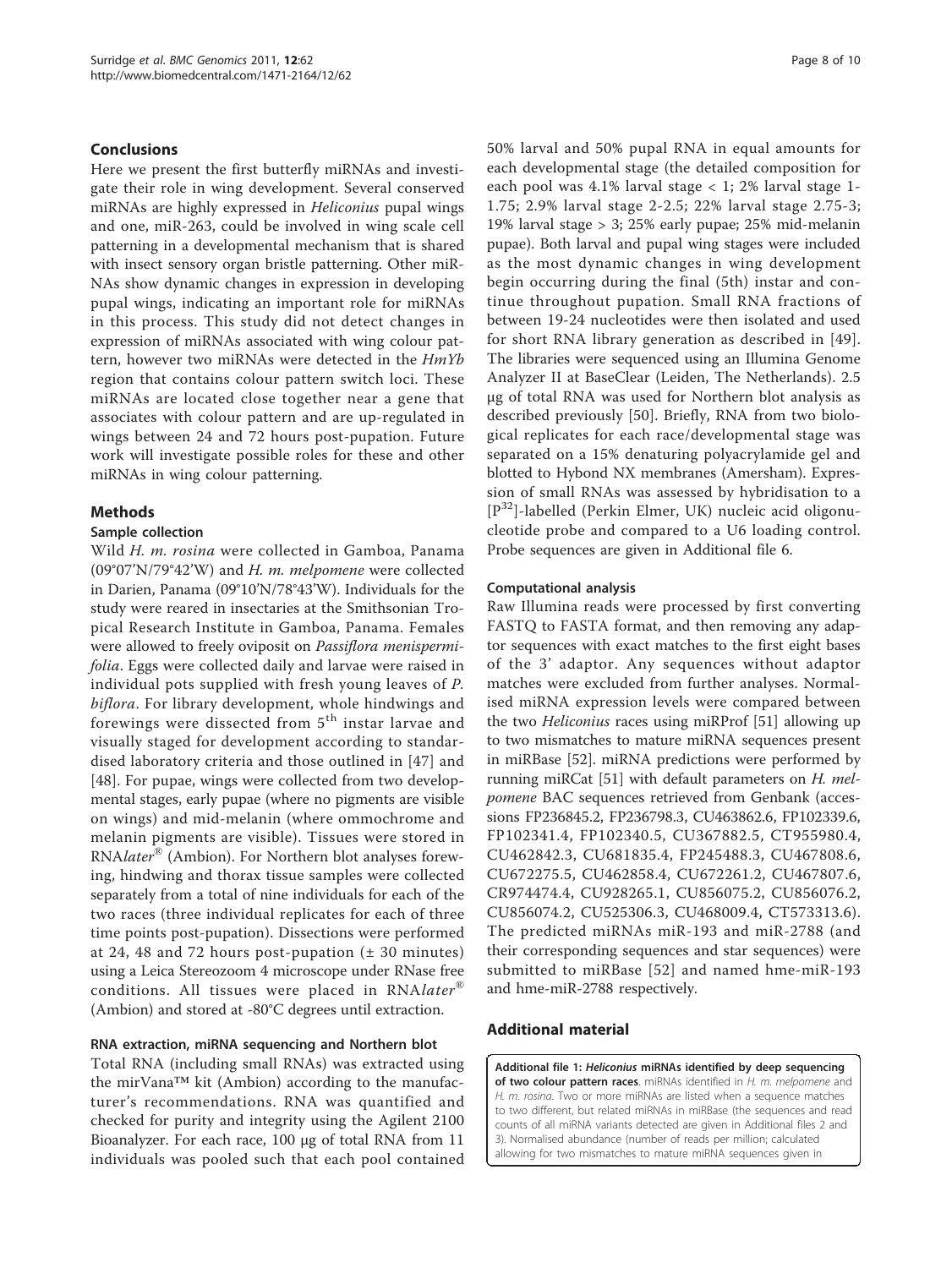<span id="page-8-0"></span>miRBase) is given for each race along with fold change (melpomene/ rosina).

[Additional file 2: m](http://www.biomedcentral.com/content/supplementary/1471-2164-12-62-S2.TXT)iRNA sequences and read counts detected in H. m. melpomene. FASTA file of all identified miRNA sequence variants detected in H. m. melpomene. x refers to the number of reads obtained for each sequence.

[Additional file 3: m](http://www.biomedcentral.com/content/supplementary/1471-2164-12-62-S3.TXT)iRNA sequences and read counts detected in H. m. rosina. FASTA file of all identified miRNA sequence variants detected in H. m. rosina. x refers to the number of reads obtained for each sequence

[Additional file 4: E](http://www.biomedcentral.com/content/supplementary/1471-2164-12-62-S4.DOC)xpression of miRNAs in pupal tissue. Northern blots for miRNAs in Heliconius pupal tissue collected at 24, 48 and 72 hours post-pupation ( $\pm$  30 mins). H.m.m = H. melpomene melpomene, H.  $m.r = H.$  m. rosina. FW = forewing, HW = hindwing, T = thorax, U6 = U6 loading control. Gels were run for two biological replicates (A and B) for each race and stage collected.

[Additional file 5: I](http://www.biomedcentral.com/content/supplementary/1471-2164-12-62-S5.PDF)dentification of hme-miR-193 and hme-miR-2788 in Heliconius. Alignments of different sequences of hme-miR-193 and hme-miR-2788, their star sequences and sequence read counts to Heliconius melpomene BAC sequence.

[Additional file 6: P](http://www.biomedcentral.com/content/supplementary/1471-2164-12-62-S6.DOC)robe sequences used for Northern blots. Probe sequences for ten miRNAs analysed by Northern blot.

#### Acknowledgements

We wish to thank Moises Abanto and Richard Merrill for their help raising butterflies in Panama. S. L-G was supported by a postdoctoral fellowship from the MICIIN (Spanish government).

#### Author details

<sup>1</sup>Department of Zoology, University of Cambridge, Downing Street, Cambridge. CB2 3EJ. UK. <sup>2</sup>School of Biological Sciences, University of East Anglia, Norwich. NR4 7TJ. UK. <sup>3</sup>School of Computing Sciences, University of East Anglia, Norwich. NR4 7TJ. UK. <sup>4</sup>Williams College, Department of Biology, Williamstown MA 01267. USA.

#### Authors' contributions

AKS conceived of the study, contributed to its design, co-ordination, data analyses and prepared the manuscript. SL-G performed the Northern blots. SM performed the computational analyses. LSM raised pupae and performed time-staged dissections to provide tissue for Northern blots. TR prepared sRNA for Illumina sequencing. NJN raised larvae and pupae for sRNA sequencing and extracted RNA. TD and CDJ conceived of the study, contributed to its design and helped to prepare the manuscript. All authors read and approved the final manuscript.

#### Received: 25 August 2010 Accepted: 26 January 2011 Published: 26 January 2011

#### References

- Langham GM: "[Specialized Avian Predators Repeatedly Attack Novel](http://www.ncbi.nlm.nih.gov/pubmed/15696755?dopt=Abstract) [Color Morphs of Heliconius Butterflies,](http://www.ncbi.nlm.nih.gov/pubmed/15696755?dopt=Abstract)". Evolution 2004, 58(12):2783-2787.
- 2. Jiggins CD, Naisbit RE, Coe RL, Mallet J: "[Reproductive isolation caused by](http://www.ncbi.nlm.nih.gov/pubmed/11357131?dopt=Abstract) [colour pattern mimicry,](http://www.ncbi.nlm.nih.gov/pubmed/11357131?dopt=Abstract)". Nature 2001, 411(6835):302-305.
- 3. Jiggins CD, Estrada C, Rodrigues A: "[Mimicry and the evolution of](http://www.ncbi.nlm.nih.gov/pubmed/15149410?dopt=Abstract) [premating isolation in Heliconius melpomene Linnaeus,](http://www.ncbi.nlm.nih.gov/pubmed/15149410?dopt=Abstract)". Journal of Evolutionary Biology 2004, 17(3):680-691.
- 4. Sheppard PM, Turner JRG, Brown KS, Benson WW, Singer MC: "Genetics and the Evolution of Muellerian Mimicry in Heliconius Butterflies,". Philosophical Transactions of the Royal Society of London. Series B, Biological Sciences 1985, 308(1137):433-610.
- Mallet J: "The Genetics of Warning Colour in Peruvian Hybrid Zones of Heliconius erato and H. melpomene,". Proceedings of the Royal Society of London. B. Biological Sciences 1989, 236(1283):163-185.
- 6. Gilbert LE, Eds: "Adaptive novelty through introgression in Heliconius wing patterns: evidence for shared genetic "tool box" from synthetic
- 7. Naisbit RE, Jiggins CD, Mallet J: "Mimicry: developmental genes that contribute to speciation,". Evolution & Development 2003, 5(3):269-280.
- 8. Kronforst MR, Kapan DD, Gilbert LE: "[Parallel Genetic Architecture of](http://www.ncbi.nlm.nih.gov/pubmed/16783007?dopt=Abstract) [Parallel Adaptive Radiations in Mimetic Heliconius Butterflies,](http://www.ncbi.nlm.nih.gov/pubmed/16783007?dopt=Abstract)". Genetics 2006, 174(1):535-539.
- 9. Joron M, Papa R, Beltrán M, Chamberlain N, Mavárez J, Baxter S, Abanto M, Bermingham E, Humphray SJ, Rogers J, Beasley H, Barlow K, ffrench-Constant RH, Mallet J, McMillan WO, Jiggins CD: "[A Conserved Supergene](http://www.ncbi.nlm.nih.gov/pubmed/17002517?dopt=Abstract) [Locus Controls Colour Pattern Diversity in Heliconius Butterflies,](http://www.ncbi.nlm.nih.gov/pubmed/17002517?dopt=Abstract)". PLoS Biology 2006, 4(10):e303.
- 10. Monteiro A, Glaser G, Stockslager S, Glansdorp N, Ramos D: "[Comparative](http://www.ncbi.nlm.nih.gov/pubmed/17090321?dopt=Abstract) insights [into questions of lepidopteran wing pattern homology,](http://www.ncbi.nlm.nih.gov/pubmed/17090321?dopt=Abstract)". BMC Developmental Biology 2006, 6:52.
- 11. Carroll S, Gates J, Keys DN, Paddock SW, Panganiban GE, Selegue JE, Williams JA: "[Pattern formation and eyespot determination in butterfly](http://www.ncbi.nlm.nih.gov/pubmed/7912449?dopt=Abstract) [wings,](http://www.ncbi.nlm.nih.gov/pubmed/7912449?dopt=Abstract)". Science 1994, 265(5168):109-114.
- 12. Keys DN, Lewis DL, Selegue JE, Pearson BJ, Goodrich LV, Johnson RL, Gates J, Scott MP, Carroll SB: "[Recruitment of a hedgehog Regulatory](http://www.ncbi.nlm.nih.gov/pubmed/9915699?dopt=Abstract) [Circuit in Butterfly Eyespot Evolution,](http://www.ncbi.nlm.nih.gov/pubmed/9915699?dopt=Abstract)". Science 1999, 283(5401):532-534.
- 13. Brunetti CR, Selegue JE, Monteiro A, French V, Brakefield PM, Carroll SB: "[The generation and diversification of butterfly eyespot color patterns,](http://www.ncbi.nlm.nih.gov/pubmed/11676917?dopt=Abstract)". Current Biology: CB 2001, 11(20):1578-1585.
- 14. Reed RD, Gilbert LE: "[Wing venation and Distal-less expression in](http://www.ncbi.nlm.nih.gov/pubmed/15449055?dopt=Abstract) [Heliconius butterfly wing pattern development,](http://www.ncbi.nlm.nih.gov/pubmed/15449055?dopt=Abstract)". Development Genes and Evolution 2004, 214(12):628-634.
- 15. Ferguson L, Lee SF, Chamberlain N, Nadeau N, Joron M, Baxter S, Wilkinson P, Papanicolaou A, Kumar S, Kee T-J, Clark R, Davidson C, Glithero R, Beasley H, Vogel H, Ffrench-Constant R, Jiggins C: "[Characterization of a hotspot for mimicry: assembly of a butterfly wing](http://www.ncbi.nlm.nih.gov/pubmed/20331783?dopt=Abstract) [transcriptome to genomic sequence at the HmYb/Sb locus,](http://www.ncbi.nlm.nih.gov/pubmed/20331783?dopt=Abstract)". Molecular Ecology 2010, 19(1):240-254.
- 16. Counterman BA, Araujo-Perez F, Hines HM, Baxter SW, Morrison CM, Lindstrom DP, Papa R, Ferguson L, Joron M, ffrench-Constant RH, Smith CP, Nielsen DM, Chen R, Jiggins CD, Reed RD, Halder G, Mallet J, McMillan WO: "[Genomic Hotspots for Adaptation: The Population Genetics of Müllerian](http://www.ncbi.nlm.nih.gov/pubmed/20140239?dopt=Abstract) [Mimicry in Heliconius erato,](http://www.ncbi.nlm.nih.gov/pubmed/20140239?dopt=Abstract)". PLoS Genet 2010, 6(2):e1000796.
- 17. Baxter SW, Nadeau NJ, Maroja LS, Wilkinson P, Counterman BA, Dawson A, Beltran M, Perez-Espona S, Chamberlain N, Ferguson L, Clark R, Davidson C, Glithero R, Mallet J, McMillan WO, Kronforst M, Joron M, ffrench-Constant RH, Jiggins CD: "[Genomic Hotspots for Adaptation: The](http://www.ncbi.nlm.nih.gov/pubmed/20140188?dopt=Abstract) [Population Genetics of Müllerian Mimicry in the Heliconius melpomene](http://www.ncbi.nlm.nih.gov/pubmed/20140188?dopt=Abstract) [Clade,](http://www.ncbi.nlm.nih.gov/pubmed/20140188?dopt=Abstract)". PLoS Genet 2010, 6(2):e1000794.
- 18. Bartel DP: "[MicroRNAs: genomics, biogenesis, mechanism, and function,](http://www.ncbi.nlm.nih.gov/pubmed/14744438?dopt=Abstract)". Cell 2004, 116(2):281-297.
- 19. Lim LP, Glasner ME, Yekta S, Burge CB, Bartel DP: "[Vertebrate microRNA](http://www.ncbi.nlm.nih.gov/pubmed/12624257?dopt=Abstract) [genes,](http://www.ncbi.nlm.nih.gov/pubmed/12624257?dopt=Abstract)". Science (New York, N.Y.) 2003, 299(5612):1540.
- 20. Brennecke J, Stark A, Cohen SM: "Not miR-ly muscular: microRNAs and muscle development,". Genes & Development 2005, 19(19):2261-2264.
- 21. Ibáñez-Ventoso C, Vora M, Driscoll M: "[Sequence Relationships among C.](http://www.ncbi.nlm.nih.gov/pubmed/18665242?dopt=Abstract) [elegans, D. melanogaster and Human microRNAs Highlight the](http://www.ncbi.nlm.nih.gov/pubmed/18665242?dopt=Abstract) [Extensive Conservation of microRNAs in Biology,](http://www.ncbi.nlm.nih.gov/pubmed/18665242?dopt=Abstract)". PLoS ONE 2008, 3(7): e2818.
- 22. Pasquinelli AE, Reinhart BJ, Slack F, Martindale MQ, Kuroda MI, Maller B, Hayward DC, Ball EE, Degnan B, Müller P, Spring J, Srinivasan A, Fishman M, Finnerty J, Corbo J, Levine M, Leahy P, Davidson E, Ruvkun G: "[Conservation of the sequence and temporal expression of let-7](http://www.ncbi.nlm.nih.gov/pubmed/11081512?dopt=Abstract) [heterochronic regulatory RNA,](http://www.ncbi.nlm.nih.gov/pubmed/11081512?dopt=Abstract)". Nature 2000, 408(6808):86-89.
- 23. Caygill EE, Johnston LA: "[Temporal regulation of metamorphic processes](http://www.ncbi.nlm.nih.gov/pubmed/18571409?dopt=Abstract) [in Drosophila by the let-7 and miR-125 heterochronic microRNAs,](http://www.ncbi.nlm.nih.gov/pubmed/18571409?dopt=Abstract)". Current Biology: CB 2008, 18(13):943-950.
- 24. Jagadeeswaran G, Zheng Y, Sumathipala N, Jiang H, Arrese EL, Soulages JL, Zhang W, Sunkar R: "[Deep sequencing of small RNA libraries reveals](http://www.ncbi.nlm.nih.gov/pubmed/20089182?dopt=Abstract) [dynamic regulation of conserved and novel microRNAs and microRNA](http://www.ncbi.nlm.nih.gov/pubmed/20089182?dopt=Abstract)[stars during silkworm development,](http://www.ncbi.nlm.nih.gov/pubmed/20089182?dopt=Abstract)". BMC Genomics 2010, 11:52.
- 25. Liu S, Zhang L, Li Q, Zhao P, Duan J, Cheng D, Xiang Z, Xia Q: "[MicroRNA](http://www.ncbi.nlm.nih.gov/pubmed/19785751?dopt=Abstract) [expression profiling during the life cycle of the silkworm \(Bombyx](http://www.ncbi.nlm.nih.gov/pubmed/19785751?dopt=Abstract) [mori\),](http://www.ncbi.nlm.nih.gov/pubmed/19785751?dopt=Abstract)". BMC Genomics 2009, 10:455.